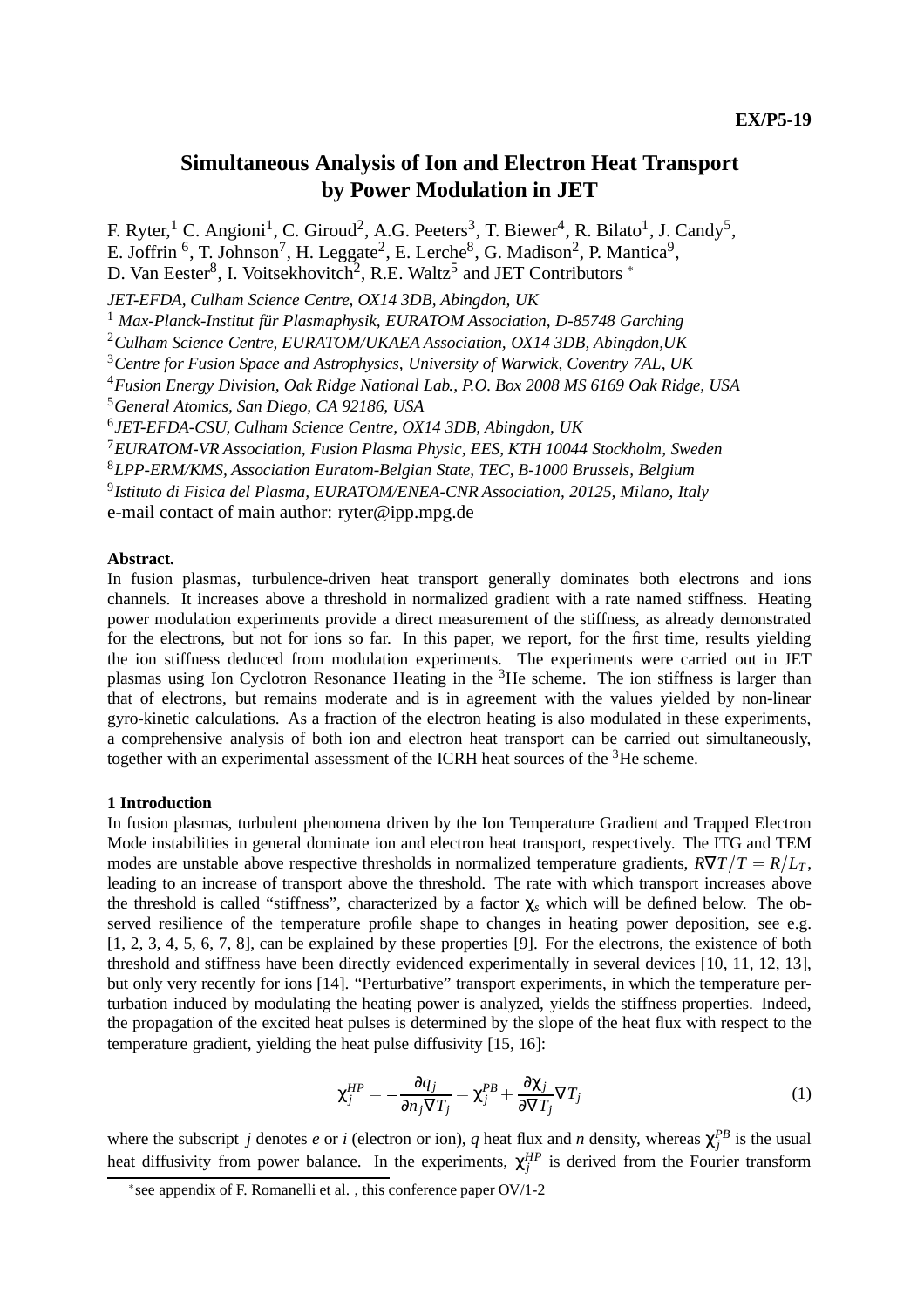of the temperature data, interpreted in slab geometry [16]. This yields 2 estimates for the heat pulse diffusivity,  $\chi_j^{Amp} \propto (\partial \text{Ln}(Amp)/\partial r)^{-2}$  derived from the amplitude profile and  $\chi_j^{phi} \propto (\partial \phi/\partial r)^{-2}$  from the phase profile. Due to damping processes, which affect amplitude and phase profiles, these 2 quantities differ at low modulation frequencies  $(\chi_j^{phi} \geq \chi_j^{Amp})$ , but converge asymptotically towards  $\chi_j^{HP}$  at high modulation frequencies for which damping becomes negligible. However, in the geometric mean,  $\chi_j^{Amp}\chi_j^{phi}$ , the damping effects mathematically cancel and, at any frequency, it can be considered as a good experimental estimator of the actual value of  $\chi_j^{HP}$ .

The modulation method has been extensively used to investigate electron heat transport properties, [17, 9, 18], but not applied to the ions so far. The main goal of the work presented here was to modulate the ion temperature and deduce experimentally, for the first time, the stiffness of ion transport. As a fraction of the electron heating power was also modulated, these experiments allow a comprehensive and simultaneous investigation of both ion and electron heat transport by perturbative methods.

# **2 Experiments**

#### *2.1 Experimental conditions*

The experiments presented here have been carried out in the JET tokamak,  $R \approx 3$ m and  $a \approx 1$ m, at a rather high edge safety factor value,  $q_{95} \approx 6$  to avoid sawteeth. They were run in deuterium L-modes at a density of about  $3 \times 10^{19}$ m<sup>-3</sup>, heated by Neutral Beam Injection as background heating and Ion Cyclotron Resonance Heating in the 3He minority scheme for the power modulation part. The RF power was modulated at *fmod* with a 50/50 duty-cycle and a modulation amplitude of about 80%. JET offers a unique opportunity for localized ion and electron heating by ICRH in the  ${}^{3}$ He minority scheme, whose heating properties depend on the <sup>3</sup>He concentration [<sup>3</sup>He]. For [<sup>3</sup>He]  $\approx 8\%$ , there is a maximum of ion heating from the ICRH-accelerated ions which deliver a dominant fraction of their energy to the plasma as ion heating, significantly more than in the hydrogen minority scheme. The power deposition is calculated by the time-dependent PION code [19], yielding the ICRF heat sources for analyses and transport simulations. We also get ICRH power deposition profiles from the SELFO code which is not time-dependent but provides a more accurate distribution of the power in the different channels.

The essential measurement of the ion temperature is provided by the CXRS diagnostic. The experiments have been carried in three distinct series of discharges, in 2002, 2003 and 2006. In the 2002 and 2003 campaigns, the time resolution of the  $T_i$  measurement was 50 ms which limited the maximum modulation frequency to about 4 Hz. The 2002 discharges demonstrated that it was possible and meaningful to address ion perturbative transport with this scenario. In the 2003 series, we varied the NBI heating to investigated the possible influence of *Ti*. These 2 series yielded good results, which however required validation by experiments at higher modulation frequencies. This was finally possible in the 2006 campaign for which the CXRS diagnostic had been updated, providing 2 separate measurements (CXFM and CXGM) each with a time resolution of 10ms. We obtained good modulation data from an ICRH modulation frequency scan  $4 \le f_{mod} \le 20$  Hz. As these discharges were carried out at the very beginning of the experimental campaign, due some unfortunate technical difficulties, the data from the third core CXRS and edge CXSR diagnostics turned out to be incorrect. As shown below, not only the modulation of *Ti* but also that of  $T_e$  are analyzed in these experiments. The  $T_e$  measurement is provided by the Electron Cyclotron Emission radiometer diagnostic.

#### *2.2 Analysis of the modulated Ti data*

The analysis of the *Te* modulation by Fourier transform is a widely used method in transient transport studies. The high time resolution of the ECE diagnostic does not limit the modulation frequency and its high sensitivity provides in general data with a very good signal-to-noise ratio.

The situation for *Ti* is different: the time resolution of the CXRS data can limit the highest modulation frequency. This was the case for the 2002 and 2003 series with the 50ms time resolution. The 10ms exposure time available for 2006 provided much better conditions and room for optimizing the signal-tonoise ratio. The best S/N is a compromise between the integration time on which the *Ti* analysis is carried out and the number of measurement points available for the Fourier transform. In our experiments, several CXRS exposure frames with 10ms integration time can be grouped prior to the *Ti* analysis. At low modulation frequency, up to 5 frames can be grouped without affecting the phase. This demonstrates the validity of the 2002 and 2003 data with 50ms resolution at 4 Hz. With 10 ms exposure time, the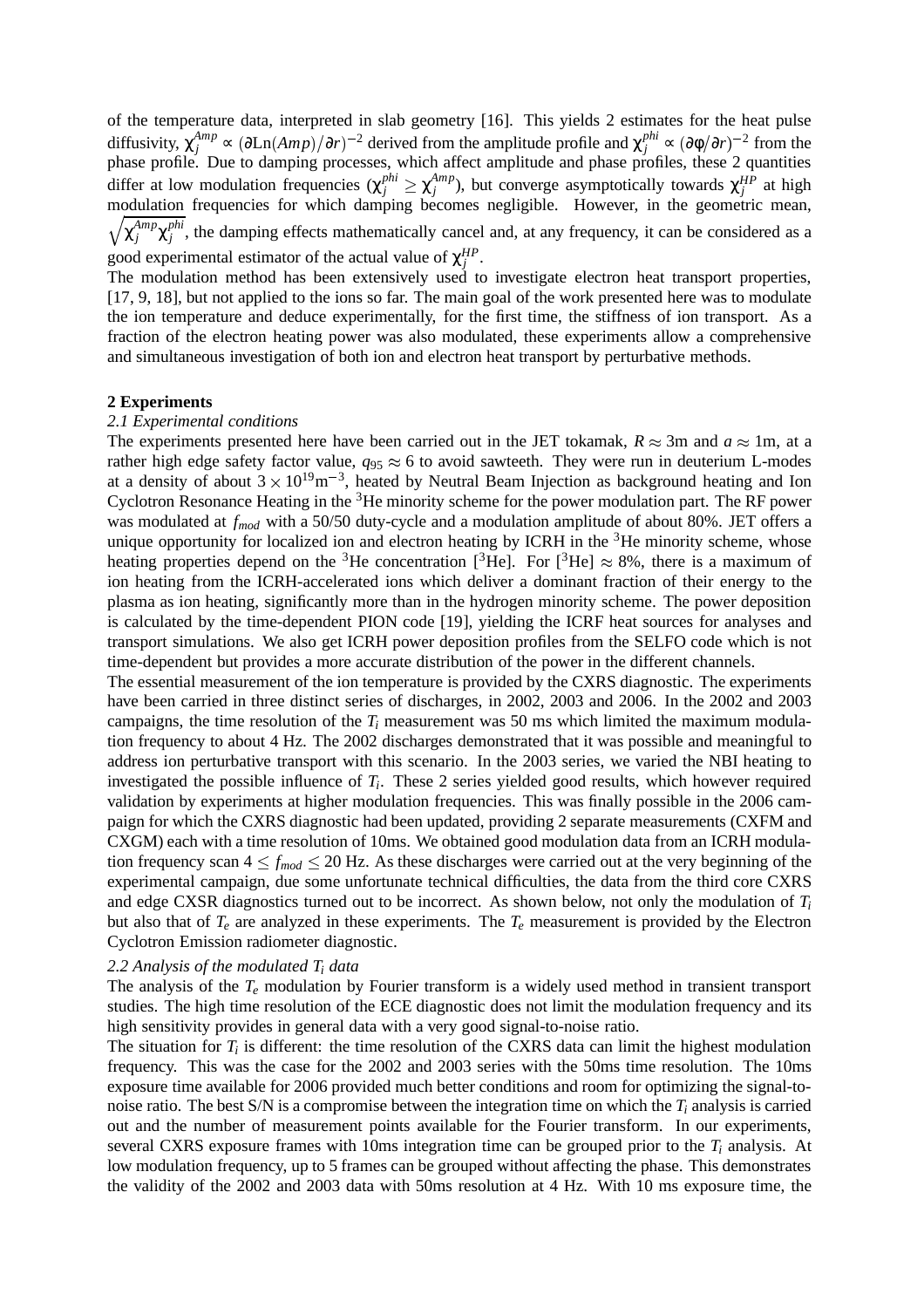quality of the modulated  $T_i$  data is good under our experimental conditions and the best  $S/N$  is obtained when grouping at most 2 or 3 frames, depending on the cases. Thus, for 2006, the availability of two independent CXRS systems and the possibility of grouping the frames provides an excellent set of data to investigate the heat pulse propagation in the frequency scan.



Figure 1: *Experimental results from perturbative transport analyzed at R* <sup>=</sup> 3:4 *m. Left plot: Frequency*  $\alpha$  *dependence of*  $\chi_i^{phi}$ ,  $\chi_i^{Amp}$  *and*  $\chi_i^{HP}$  versus  $f_{mod}$ . Right plot: normalized values of  $\chi_i^{HP}$  and  $\chi_i^{PB}$  versus ion *temperature from the NBI power san, the open symbols are representative of the fmod scan results.*

The perturbative transport results of the frequency scan, represented by  $\chi_i^{phi}$ ,  $\chi_i^{Amp}$  and  $\chi_i^{HP}$  versus  $f_{mod}$ analyzed at about mid-radius ( $R \approx 3.4$  m), are plotted in the left plot of Fig. 1. The values are the mean of all the realistic fits which can be made using the available data for each frequency, whereas the error bars are provided by the corresponding standard deviation. As predicted,  $\chi_i^{phi} > \chi_i^{Amp}$  and these quantities converge towards  $\chi_i^{HP}$  as  $f_{mod}$  increases. The value of  $\chi_i^{HP}$  is close to  $2m^2/s$  and does not depend on *f<sub>mod</sub>*. This frequency scan indicates, for the first time, that ion perturbative transport behaves as expected. Therefore, we conclude that this method can be used to investigate the properties of ion heat transport. This frequency scan also indicates that the data at  $f_{mod} = 4$  Hz, obtained in the 2002 and 2003 series are valid. This is due to the fact that the ion stiffness is not very high, as shown below. Indeed, measuring higher stiffness requires higher modulation frequency to catch the propagation of the heat pulses correctly. In the right plot of Fig. 1, we illustrate the results from the heating power scan of 2002 and 2003 by plotting  $\chi_i^{PB}$  and  $\chi_i^{HP}$  normalized by the gyro-Bohm dependence  $T_i^{3/2}$  versus  $T_i$ . As indicates by the x-axis, the scan provides a significant variation in  $T_i$ . Within the error bars, these normalized diffusivities do not vary with heating power, as indicated by the absence of dependence on *Ti*. This demonstrates that the basic characteristics of ion transport do not change significantly in this power scan, also supported by the fact that the ratio  $\chi_i^{HP}/\chi_i^{PB}$  remains constant.

## **3 Modeling**

#### *3.1 The critical gradient model*

Turbulence-driven electron and ion heat transport increases above a threshold in  $R/L_{T_j}$  with a given stiffness. An empirical model, taking these properties into account, has been developed for electron heat transport and successfully tested on several devices [20, 21, 9]. This Critical Gradient Model (CGM) describes heat diffusivity with a linear increase above the threshold and can be written in the same form for the electron and ion channels as:

$$
\chi_j = \chi_{j,s} q^{3/2} \frac{T_j}{eB} \frac{\rho_j}{R} \left[ \frac{R}{L_{T_j}} - \frac{R}{L_{T_{j,crit}}} \right] H \left( \frac{R}{L_{T_j}} - \frac{R}{L_{T_{j,crit}}} \right) + \chi_{j,0}
$$
(2)

where  $q$  is the safety factor,  $B$  magnetic field and  $H$  is the Heaviside step function which mimics the existence of the threshold. The normalized ion gyro-radius  $\rho_j$  is  $\rho_s = \sqrt{m_iT_e}/eB$  for the electrons and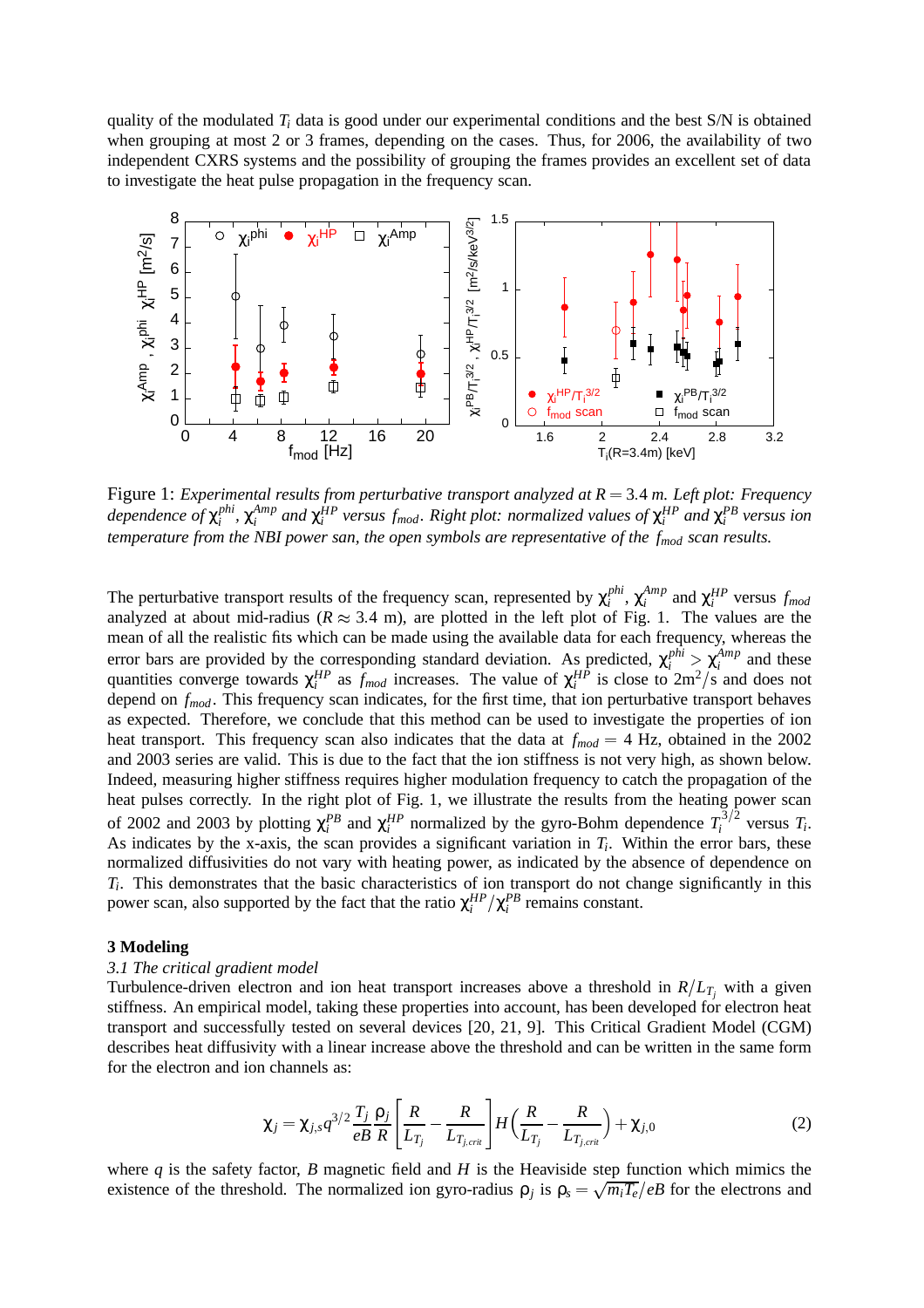$\rho_i = \sqrt{m_i T_i}/eB$  for the ions. The stiffness factor is defined as  $\chi_{j,s}$  and  $R/L_{T_{j,crit}}$  is the threshold. The term  $\chi_{i,0}$ , which represents transport below the threshold, is in general negligible as soon as  $R/L_T$ <sub>i</sub> is somewhat above the threshold. This is neo-classical transport for the ions and an arbitrary value for the electrons. The gyro-Bohm factor,  $T_j/(eB)\rho_j/R \propto T_i^{3/2}$ , is commonly used for transport driven by microturbulence. Note that the linear dependence of  $\chi_j$  versus  $R/L_{T_j}$  assumed in this model implies a quadratic dependence of the heat flux. The expression for  $\chi_j^{HP}$  can be derived explicitly from Eq. 2 yielding:

$$
\chi_j^{HP} = \chi_{j,s} q^{3/2} \frac{T_j}{eB} \frac{\rho_j}{R} \left[ 2 \frac{R}{L_{T_j}} - \frac{R}{L_{T_{j,crit}}} \right] H \left( \frac{R}{L_{T_j}} - \frac{R}{L_{T_{j,crit}}} \right) + \chi_{j,0}
$$
(3)

## *3.2 Modulated heat sources by ICRH*

In the ICRH  $3$ He minority scheme, the faster RF-accelerated  $3$ He ions deliver their energy by collisions to the electrons, with a long time constant, whereas the slower ones provide ion heating, with a shorter time constant. The respective power densities are  $P_{e,coll}$  and  $P_{i,coll}$ , peaked around the radial position of the ICRF resonance. In addition, direct electron heating by the fast wave occurs, without any time constant, yielding the centrally peaked deposition  $P_{e,direct}$ . These processes are calculated by the time-dependent PION code, taking into account the RF power modulation. The time-averaged power deposition profiles for a representative shot of the frequency scan are indicated in Fig. 2 left plot. In these discharges,  $P_{i, coll}$ and  $P_{e,coll}$  are deposited somewhat off-axis, with a maximum at  $\rho_{tor} \approx 0.2$ , whereas  $P_{e,direct}$  is indeed localized on the plasma axis. Due to the time constants of the energy transfer, the modulation amplitudes of *Pi*;*coll* and *Pe*;*coll* decrease with *fmod* whereas the phase delay with respect to the RF power increases, Fig. 2 right plot. Note the large phase delay of  $P_{e,coll}$ . The points exhibit some scatter which is due to the shot to shot variation of  $[^3$ He] and collisionality, as tentatively indicated by the error bars. For such discharges, the heating powers yielded by the SELFO code compared to those of PION are:  $\approx 0.8P_{i, coll}$ ,  $\approx 3.2P_{e,coll}$  and  $\approx 0.5P_{e,direct}$ . These differences will be taken into account in the transport simulations.



Figure 2: *Results from PION for modulated ICRF. Left plot: profiles of deposited time-averaged power densities. Right plot: Modulation amplitude, normalized to the power absorbed by the minority, and phase delay of the volume integrated of Pi*;*coll and Pe*;*coll versus fmod.*

#### *3.3 Non-linear gyro-kinetic calculations*

Based on the experimental data of the 2006 series, non-linear gyro-kinetic calculations, including collisions, have been carried out with the GYRO code, [22], with the following parameters. The size of the box was  $81\rho_s$  and  $113\rho_s$  in the x and y direction respectively, 16 toroidal modes in the  $k_v \rho_s$  window 0.056 - 0.836 were included. We investigated, at constant temperature, the dependence of the heat fluxes  $q_e$  and  $q_i$  upon  $R/L_{T_i}$  and  $R/L_{T_e}$  around the experimental values,  $R/L_{T_i} = 5$ ,  $R/L_{T_e} = 8.4$  and  $R/L_{n_e} = 2$ . The values of *Te* and *Ti* are comparable, but the profile shapes are quite different yielding the different gradients. We also studied the influence of  $[3He]$ . The analysis reveals that heat transport is dominated by the ITG instability in these plasmas. The dependence of  $q_i$  and  $q_e$  on  $R/L_T$  and  $R/L_T$  respectively (diagonal terms), are summarized in Fig. 3. Both *qi* and *qe* increase with their corresponding gradient, but  $q_i$  faster than  $q_e$ . This is expressed quantitatively by the respective  $\chi_s$  values deduced from the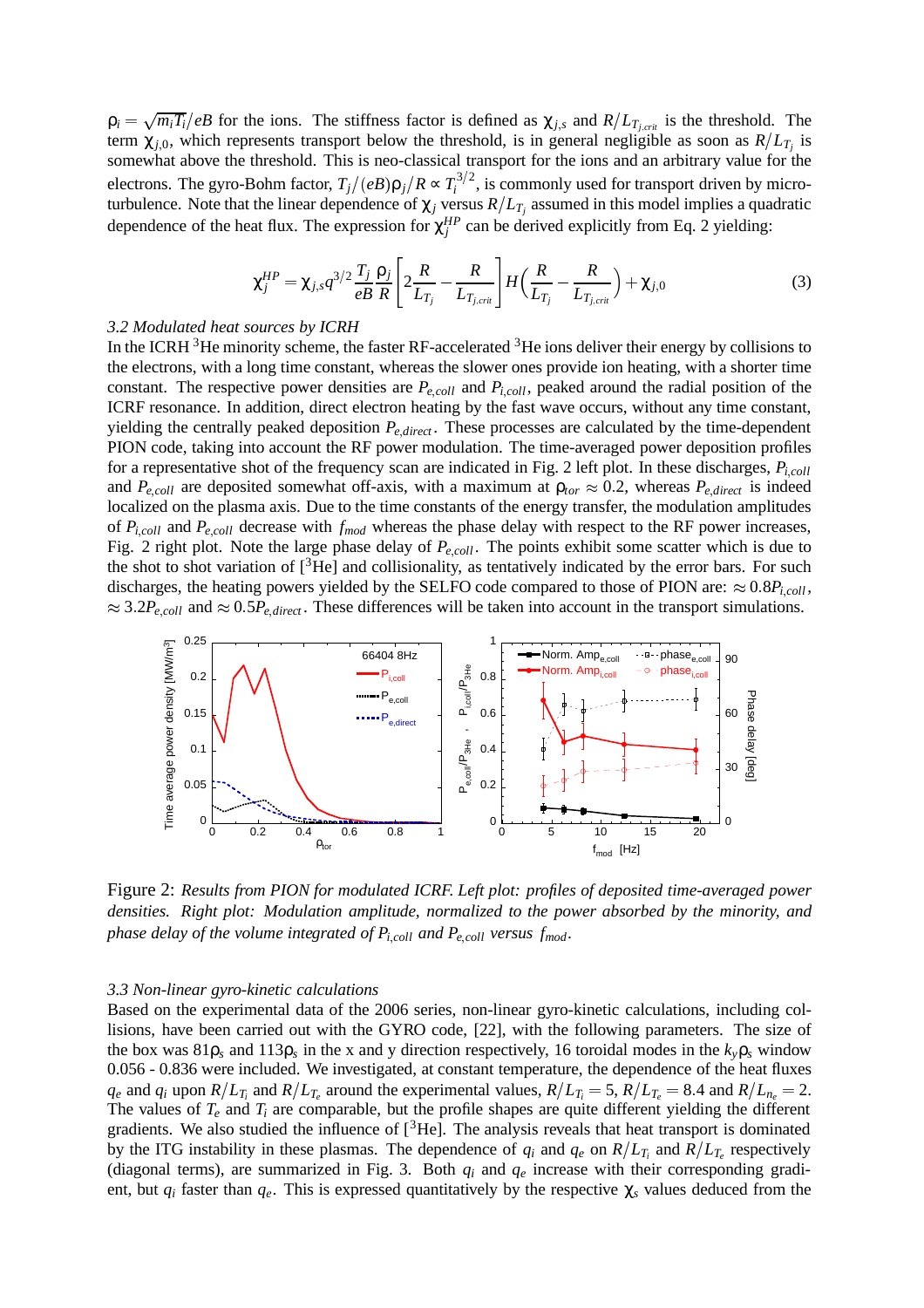parabolic fits also plotted in the figure. It should be underlined that  $q_i = f(R/L_i)$  is very close to a quadratic dependence whereas  $q_e = f(R/L_T)$  is close to linear and the parabolic fitting is not particularly appropriate, as also found in plasmas dominated by the TEM instability, [23, 24]. The ion stiffness varies between 1.1 and 1.55, depending on  $\beta^3$ He], whereas the electron stiffness  $\approx 0.15$  is much smaller. Therefore, the ions seems to be stiffer than the electrons, but the value of  $\chi_{i,s}$  remains moderate and the ions are not extremely stiff, at least in the conditions of our experiments. We noticed in this study that  $\chi_{i,s}$  increases by about a factor of 2 when  $R/L_{T_e}$  approaches  $R/L_{T_i}$ . The influence of [<sup>3</sup>He] is illustrated by two assumptions on its profile: flat profile and as peaked as the electron density, both with  $[^{3}He] =$ 15%. Two effects contribute: the dilution of the ion density and the induced change in  $R/L_{n_i}$ .



Figure 3: *Diagonal heat transport: Ion and electron heat fluxes, normalized by the gyro-Bohm factor, versus respective normalized gradients. The symbols and colors correspond to different assumptions for the profile of [*3*He], as indicated in legend and text.*

Our study also yields the cross-dependencies (off-diagonal terms)  $q_i = f(R/L_{T_e})$  and  $q_e = f(R/L_{T_i})$ , Fig. 4. It shows that  $q_i$  is almost independent of  $R/L_T$  in the range of the experiment, whereas  $q_e$ exhibits a strong dependence on  $R/L_{T_i}$ , in agreement with the ITG dominated regime. We characterize this effect by  $\chi_{e-i,s}$ .



Figure 4: *Off-diagonal transport: normalized qi and qe crossed normalized gradients.*

#### *3.4 Transport modeling*

The transport simulations are performed with the ASTRA transport code [25] in which the CGM has been implemented for both ion and electrons. The simulations are time-dependent using the ICRH heat sources provided by the PION code, corrected by the SELFO information, as specified below. The NBI heating profiles are taken from TRANSP,  $[26]$ . The calculated time-dependent  $T_i$  and  $T_e$  are Fourier-analyzed as those from experiments. The χ*<sup>s</sup>* values from GYRO indicated in Figs. 3 and 4 must be divided by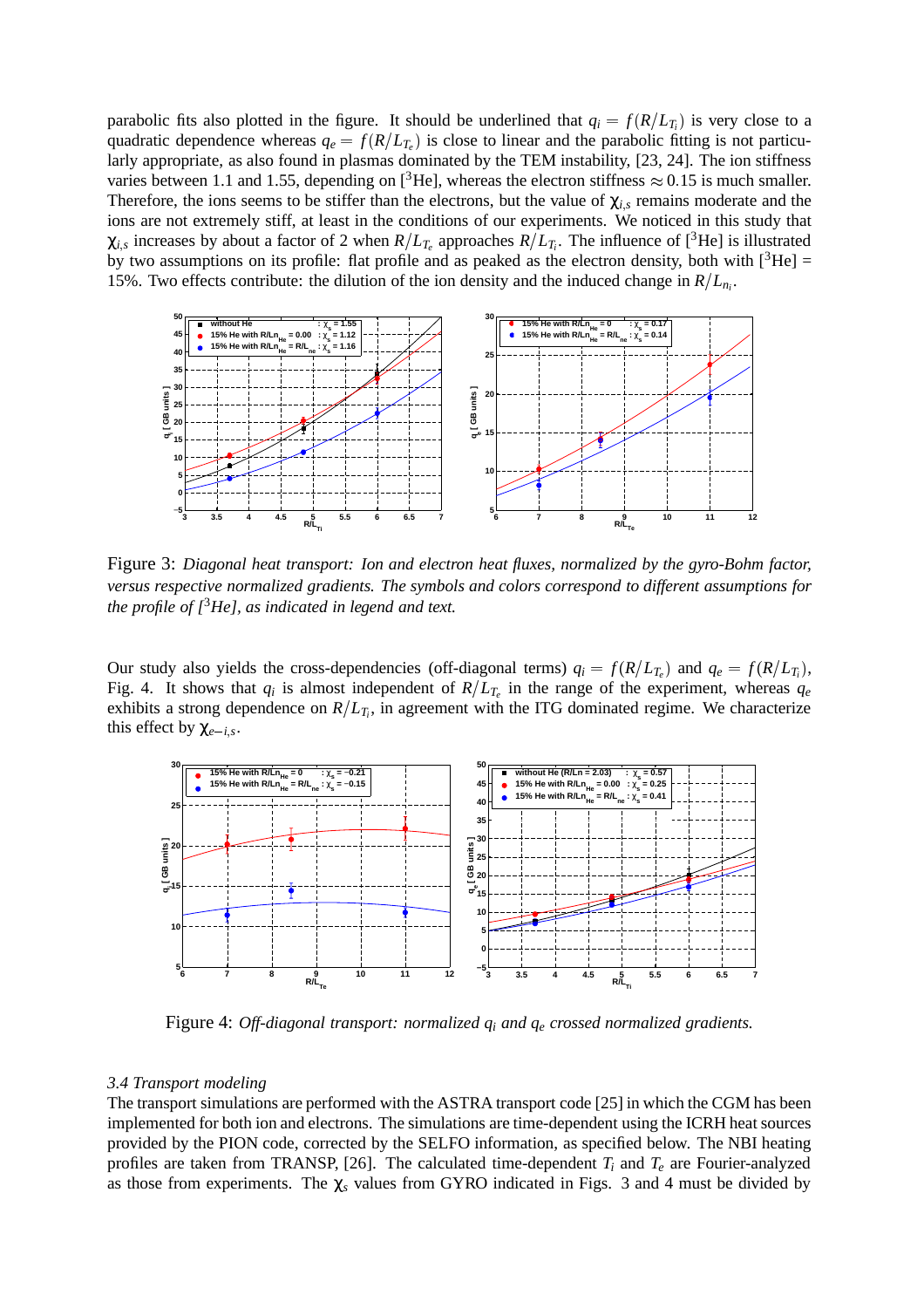$q^{3/2}$  for the CGM used in ASTRA. Restricting to the case with flat [<sup>3</sup>He] profile this yields the values for the ASTRA simulations:  $\chi_{i,s} \approx 0.35$ ,  $\chi_{e,s} \approx 0.05$  and  $\chi_{e-i,s} \approx 0.12$ , with about 20% variation due to the differences on *q* between ASTRA ( $q \approx 1.8$ ) and GYRO ( $q = 2.2$ ). The value of  $\chi_{e,s}$  is smaller than found in previous comparisons of the CGM with JET data by at least a factor of 5, [17]. There are two possible reasons for this which are still under investigation. Firstly, as mentioned above, the quadratic dependence of the CGM for *qe* does not agree with the GYRO results, leading of course to very different values of χ*s*. Secondly, first tests indicates that electron heat transport is better accounted for in GYRO using 32 modes and  $k_y \rho_s$  up to 1.5 instead of 16 modes and  $k_y \rho_s \le 0.84$ :  $q_e$  is increased. The study will be completed with such time-consuming calculations very soon.

We first compared experiment and simulations for  $T_i$ , illustrated in Fig. 5 which shows time-averaged *Ti* profiles, as well as amplitudes and phases of the modulation for discharges at *fmod* 8 and 20 Hz. The simulations have been carried out with 3 values of  $\chi_{i,s}$  around the value yielded by GYRO. The best agreement is achieved close to this value, demonstrating that, under our experimental conditions, the GYRO non-linear simulations describe well the ion heat transport. Taking for *Pi*;*coll* the 20% higher PION value increases somewhat *Ti* and amplitude which tends to improve the match.



Figure 5: *Time-averaged Ti, amplitude and phase of Ti modulation at 8 (top) and 20 Hz (bottom). Note the different Y-scales of the phase in agreement with the steeper slope at 20Hz.*

The modulation of the electron temperature is more complex and the results presented here meant as a discussion and should not be considered as definitive so far. The modulation is excited by two heat sources,  $P_{e,coll}$  and  $P_{e,direct}$ , with different profiles and time constants. In addition, as indicated by the gyro-kinetic calculations, the off-diagonal term induced by  $R/L_T$ ; should also be included. As mentioned above, the values derived from GYRO,  $\chi_{e,s} \approx 0.05$  and  $\chi_{e-i,s} \approx 0.12$ , are very low and indeed the simulations made with these values do not fit the data at all. We therefore increased these quantities to obtain an acceptable match with the experiment. The simulations have been carried out with 4 assumptions:

Case a:  $\chi_{e,s} = 0.14$ ,  $\chi_{e-i,s} = 0.25$ , SELFO powers. Case b:  $\chi_{e,s} = 0.14$ ,  $\chi_{e-i,s} = 0.25$ , PION powers.

Case c:  $\chi_{e,s} = 0.14$ ,  $\chi_{e-i,s} = 0.25$ , SELFO for collisional heating but the larger PION power for  $P_{e,direct}$ . Case d:  $\chi_{e,s} = 0.35$ ,  $\chi_{e-i,s} = 0$ , SELFO powers.

The experimental profiles of *Te*, amplitude and phase of the modulation for 8Hz and 20Hz are shown in Fig. 6, together with modeling using the same coefficients for both frequencies. We adjusted  $\chi_{e,s}$ and  $\chi_{e-i,s}$  such that the  $T_e$  profiles match the experiment, as shown on the left plots. We first focus on the 8Hz case. The middle box indicates that the experimental amplitude does not exhibit any particular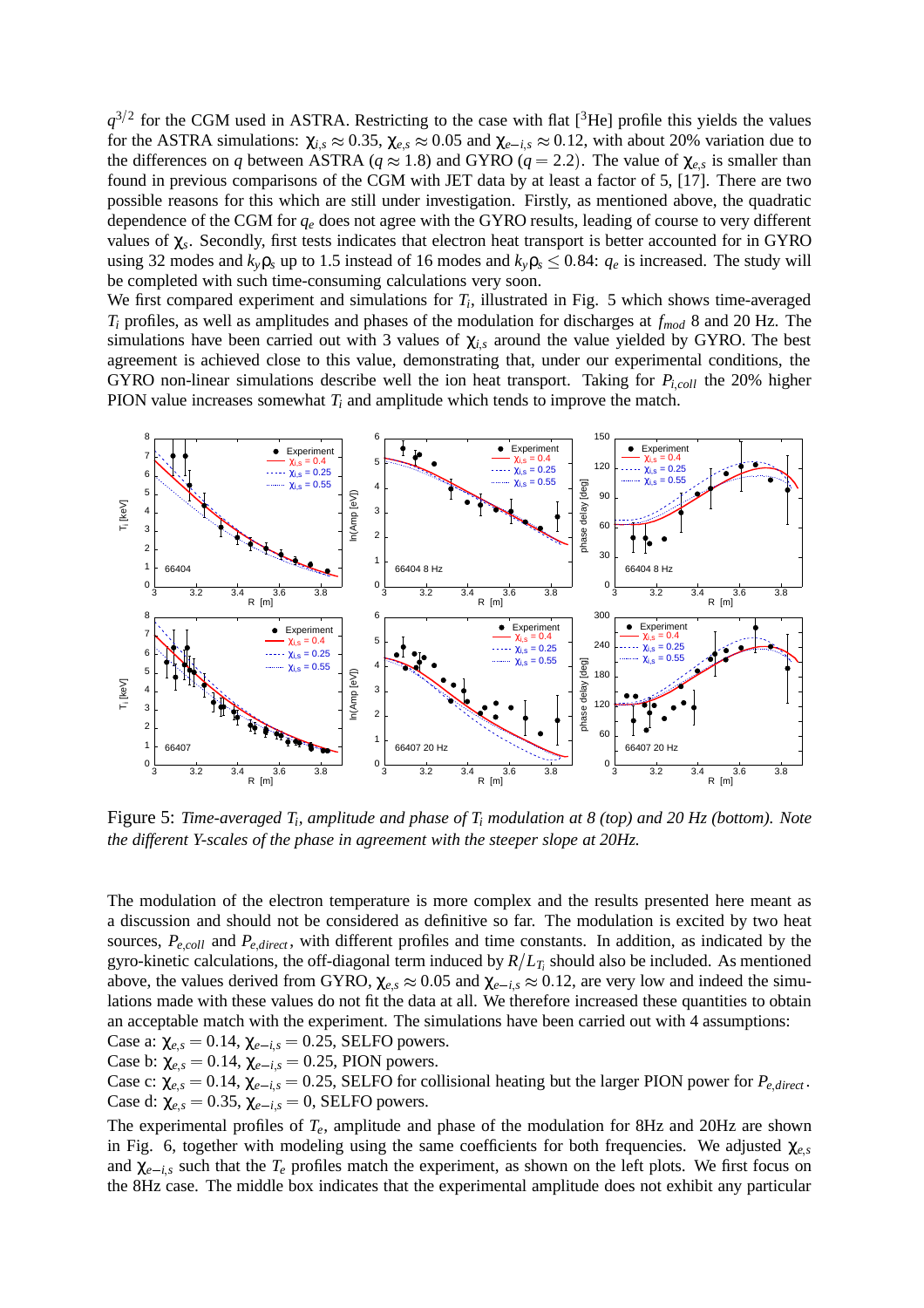

Figure 6: *Time-averaged Te, amplitude and phase of the Te modulation at 8 and 20 Hz.*

feature, except an increase toward the edge which is attributed to a spurious modulation of density excited at the very edge by the RF power and which also reduces the phase there. The modulation amplitude is well reproduced by case c (SELFO with more central direct heating) and very poorly by case b for which the PION  $P_{e,coll}$  is clearly to low. The experimental phase exhibits an unusual non-monotonic behaviour at about  $R = 3.5$ m, which can only be caused by a source-like term with small phase delay. It cannot be caused by fast  ${}^{3}$ He ions because their phase delay is by far too large. This phase behaviour can be tentatively explained by the three main elements contributing to electron heat transport,  $P_{e,direct}$ ,  $P_{e,coll}$  and  $\chi_{e-is}$ , as follows. The centrally deposited heating power  $P_{e,direct}$  excites, without phase delay, heat pulses which propagate outwards. At  $R \approx 3.2$ m,  $P_{e, coll}$  induces a second  $T_e$ modulation with the significant phase delay indicated above. A third contribution to the *Te* modulation is caused by the ion modulation through  $\chi_{e-i,s}$ , inducing a modulation of  $T_e$  related to that of  $R/L_{T_i}$ . The modulation amplitude of  $R/L_{T_i}$  is zero in the plasma center, exhibits a maximum just outside of the maximum of  $P_{i,coll}$  ( $R \approx 3.3$  m) and decreases towards the edge. The amplitude profile of the  $T_e$ modulation induced by  $\chi_{e-i,s}$  has a similar shape but it is, per nature, out of phase with respect to that of  $R/L_{T_i}$ . Therefore, it is roughly out of phase with that of the  $T_e$  modulation excited by the two electron heat sources and can efficiently reduce the phase delay in the off-axis region. These three components contribute to the measured  $T_e$  modulation and can explain the shape of the phase at 8 Hz. We now turn to the 20Hz case. The *Te* profile is well also reproduced. The experimental amplitude and phase profiles exhibit a usual shape. The absence of the non-monotonic behaviour in the phase is attributed to the fact that the contribution of  $P_{e\,coll}$  strongly decreases at higher frequency, as well as the effect of  $\chi_{e-is}$  on the modulation. However, the simulations do not reproduce the modulation data correctly. Whereas, as suggested by case c, the amplitude could be better reproduced by further increasing  $P_{e,direct}$ , the slope of the phase is not matched at all. A better match would require higher transport leading to a strong mismatch of the *Te* profile and this discrepancy is still under investigation.

Alternatively to the existence of the off-diagonal term  $\chi_{e-i,s}$ , the non-monotonic phase profile at 8Hz and the flat one at 20 Hz could be caused by power deposited off-axis with a small phase delay, therefore not induced by fast ions. Indeed, it is possible to simulate the phase correctly adding an arbitrary electron heating profile with zero phase delay, of different magnitude at 8 and 20 Hz though. In fact, off-axis electron heating due to mode conversion cannot be excluded, [27]. However, the TORIC code, [28], indicates that its radial position is not enough off-axis and its deposition width too narrow, to reproduce the data correctly.